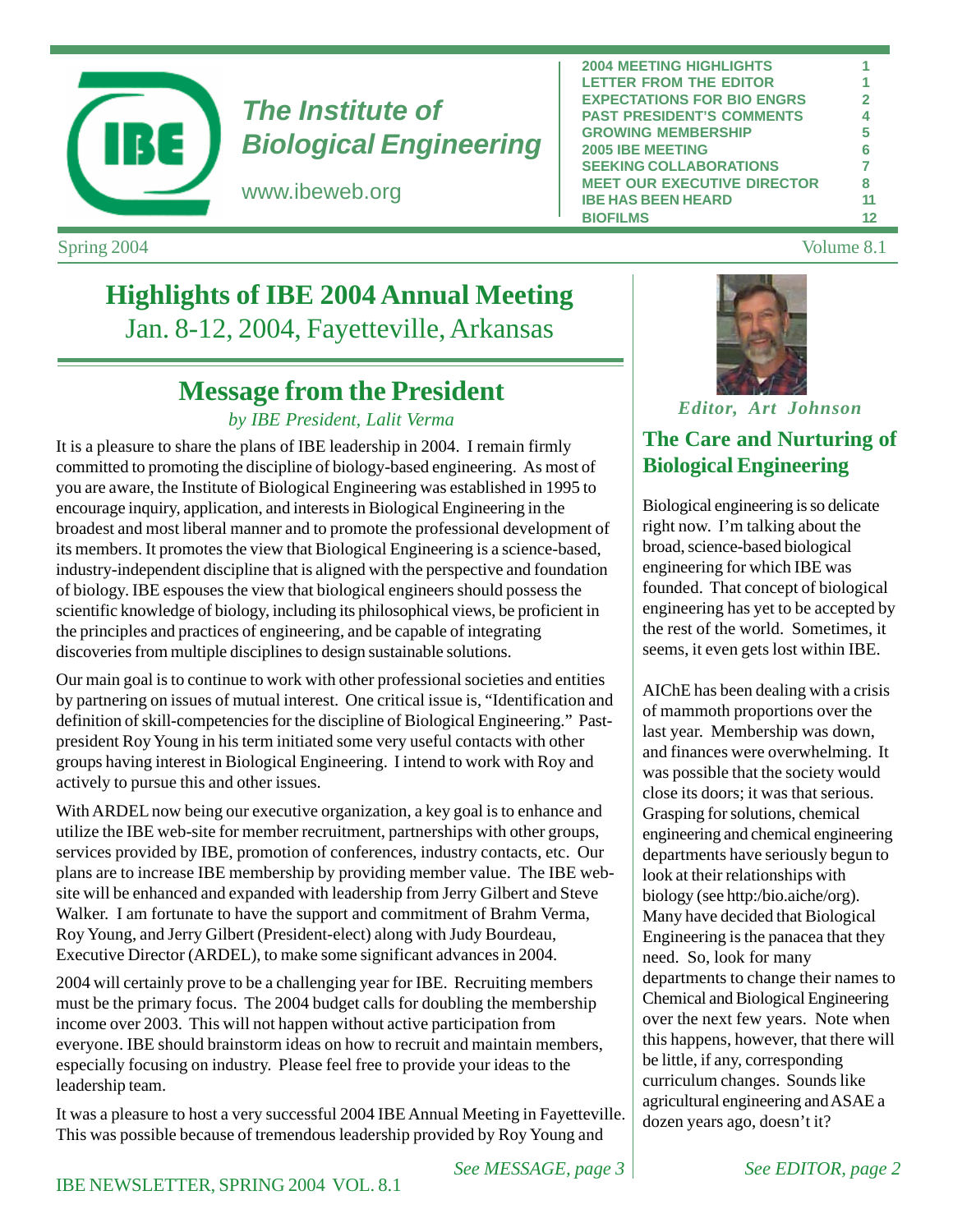### *Continued from EDITOR, page 1*

ASAE is in the midst of a campaign to change its name to include Biological Engineering. Whether that is appropriate for ASAE is up to its members, but we can at least ask if ASAE is talking about the same broad and fundamental Biological Engineering that is the purpose of IBE.

Do all IBE members agree on the Biological Engineering of its founders? That is hard to answer, because, looking at the pronouncement and programs of IBE, it is difficult to discern what we stand for. Several years ago, President Norm Scott worked hard to get us to agree on a definition of Biological Engineering. It's not readily apparent that we continue to agree with it.

Then, let's look at programs from our last few meetings. We have tried very hard to include a breadth of possible applications. But, in trying to think outside the box, have we not replaced the big box with a lot of little boxes? Where is the unity in our programs?

When IBE was founded, there was a suggestion that specialty groups be

allowed to form within IBE. That suggestion was rejected because we could not afford to fragment the unity of purpose of IBE.

I have written before about the tendency of IBE to look outside its ranks for experts in Biological Engineering. When it comes to keynote speakers, we look for those with established reputations in other fields to come and tell us about our own field. There must be someone in IBE who could qualify as an expert in Biological Engineering. And, if having this someone speak to us about Biological Engineering is monotonous to us oldtimers, perhaps the message is needed for those who weren't around at the founding of IBE.

I strongly believe that IBE should be the bastion for broad, fundamental, Biological Engineering. We need to decide among ourselves what that really means: what are the technical areas covered and what methods are to characterize the entire field. If we are to foster different specialized

applications areas, we need to focus on the common themes among them. It would be well for each paper and article published by IBE to specifically consider how its technical information relates to the entire broad and fundamental field of Biological Engineering.

Then, with that commonality of purpose, we need to sell this concept to a broader audience. We need to help chemical engineering see that they are a legitimate part of Biological Engineering, yet only a part. IBE needs to use its broad vision of biological engineering to facilitate liaisons with AIMBE, ABET, and other groups. IBE may never convolve all engineers interested in biology with all biologists interested in engineering, yet it already is serving an extremely important purpose. That purpose is a vision worthy to be nourished. Let us together keep that vision alive and never take it for granted!

# **Expectations for Biological Engineers**

#### **Arthur T. Johnson**

Version 4.2 of Biology for Engineers is now posted on the web (www.bre.umd.edu/johnson.htm). This book is being presented as a resource for use in programs where engineers need to learn about biology, but from an engineering point of view. Because all engineers these days should know something about biology, materials such as this offer biological engineering programs the opportunity to have available an introductory course in biology for all engineers at their institutions. It's an opportunity for recognition and attraction of majors.

In Biology for Engineers, these three expectations are listed for biological engineers:

- 1. The knowledge of biological principles and generalizations that can lead to useful products and processes.
- 2. The ability to transfer information known about familiar living systems to those unfamiliar.
- 3. The ability to avoid or mitigate unintended consequences of dealing with any living system.

To the third expectation, we add that living systems are not passive: they move, they change, and they influence their surroundings. Thus, they cannot be used blindly without expecting other changes to happen. Anticipating these other changes can distinguish those who are experts in biological engineering from all others. Whether the process involves installing an artificial heart into a sick human patient or introducing a new law to limit harvesting of a wild food species, there will be other unrelated and perhaps unseen consequences.

IBE NEWSLETTER, SPRING 2004 VOL. 8.1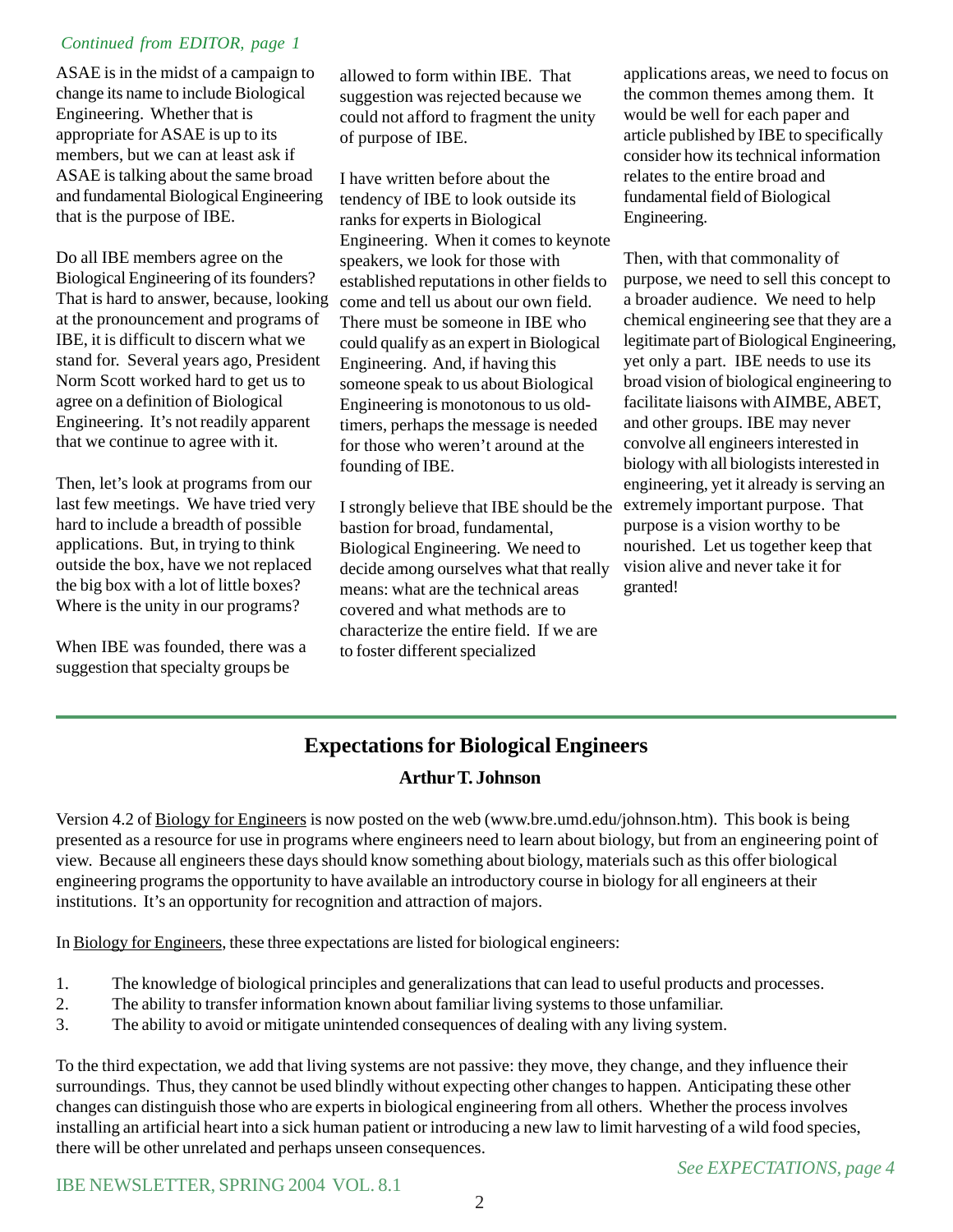### *Continued from MESSAGE, page 1*

Joel Cuello and the five technical program coordinators, Joseph Irudayaraj, Evangelyn Alocilja, Jin-Woo Kim, Robert Brown, and Marty Matlock.

The theme of the 2004 Annual International Meeting of the Institute of Biological Engineering (IBE) was "Exploring Frontiers of Biological Engineering." With 130 registered attendees, the meeting opened on Friday, January 9, in Fayetteville, with an all-day Invited Plenary Session of distinguished speakers who provided cutting-edge overviews of cross-disciplinary frontiers.

The invited Plenary Session Speakers included Jeff Schloss of the National Institutes of Health for *Bionanotechnology*, William Heinemann of the University of Cincinnati for *Biosensing Engineering*, Russell Deaton of the University of Arkansas for *DNA Computing and Bioinformatics*, Michael Ladisch of Purdue University for *Bioprocessing*, and Cully Hession of the University of Vermont for *Ecological Engineering*. Following their respective presentations, the five Plenary Session speakers participated in a panel discussion exploring skill competencies for Biological Engineering graduates to function effectively in the various frontiers of opportunities.

#### *The first day concluded with the dinner speaker, Bob Nerem of Georgia Institute of Technology, addressing "***Bioengineering: 25 Years of Progress, But Still Only a Beginning***."*

Saturday featured concurrent Technical Sessions on Bionanotechnology, Biosensing Engineering, DNA Computing and Bioinformatics, Bioprocessing, Ecological Engineering, and Poster Session. Graduate and undergraduate students in the Poster Session were automatically entered for the 2004 IBE Student Poster Competition. The poster winners were: First place**,** Ryan Pooran, a graduate student in the Department of Mechanical Engineering at the University of Arkansas, for his poster entitled: "Performance of a Flagellar Motor Based Pump;" second place, Ying Cai, a graduate student in the

*The IBE Newsletter is compiled by Art Johnson Biological Resources Engineering University of Maryland, College Park, MD 20742 Ph: 301-405-1184 Fx: 301-314-9023 e-m: aj16@umail.umd.edu*

Department of Chemical Engineering at the University of Arkansas, for her poster entitled: "Host Cell Redesign for Simplification of Downstream Processing Via Proteome Analysis;" and third place **-** Matthew Campbell, a graduate student in the Department of Biological and Agricultural Engineering at Louisiana State University, for his poster entitled: "Coastal Wave Dissipation Effects of Engineered Oyster Reef Configurations."

Sunday morning provided opportunity for the Technical Session Coordinators to summarize their respective frontier areas and to provide recommendations for programming continuity at future meetings. Please check our web-site at www.ibeweb.org for details.

Action items for the coming year:

- We hope to increase our university chapter membership under the leadership of Dawn Farver.
- Another key initiative is to have an IBE publication. Alternatives are being explored under the leadership of Mark Eiteman.
- In order to increase membership, graduates of BE programs will be contacted through their respective departments. A "Welcome" package for new members including an IBE membership certificate is planned.
- A letter to survey previous members of IBE (who are not current members) inquiring about how we can get them back is also being planned.

**The 2005 meeting will be in Athens, Georgia, March 4-6, 2005.** IBE meetings are organized to encourage participation of scientists, engineers, and students worldwide; to present advances in engineering sciences, engineering design, technology, educational materials, and techniques and other aspects that contribute to the development of biological engineering; and to encourage the development of partnerships among academia, industry, and agencies. IBE welcomes professionals and students from all fields of science, engineering, and medicine with interest in Biological Engineering. Student participation and presentations are highly encouraged.

I plan to provide you with updates on our initiatives and progress during the year. Please feel free to let me know how we can move IBE and the Biological Engineering discipline forward.

> See collage of 2004 meeting pix on page 9!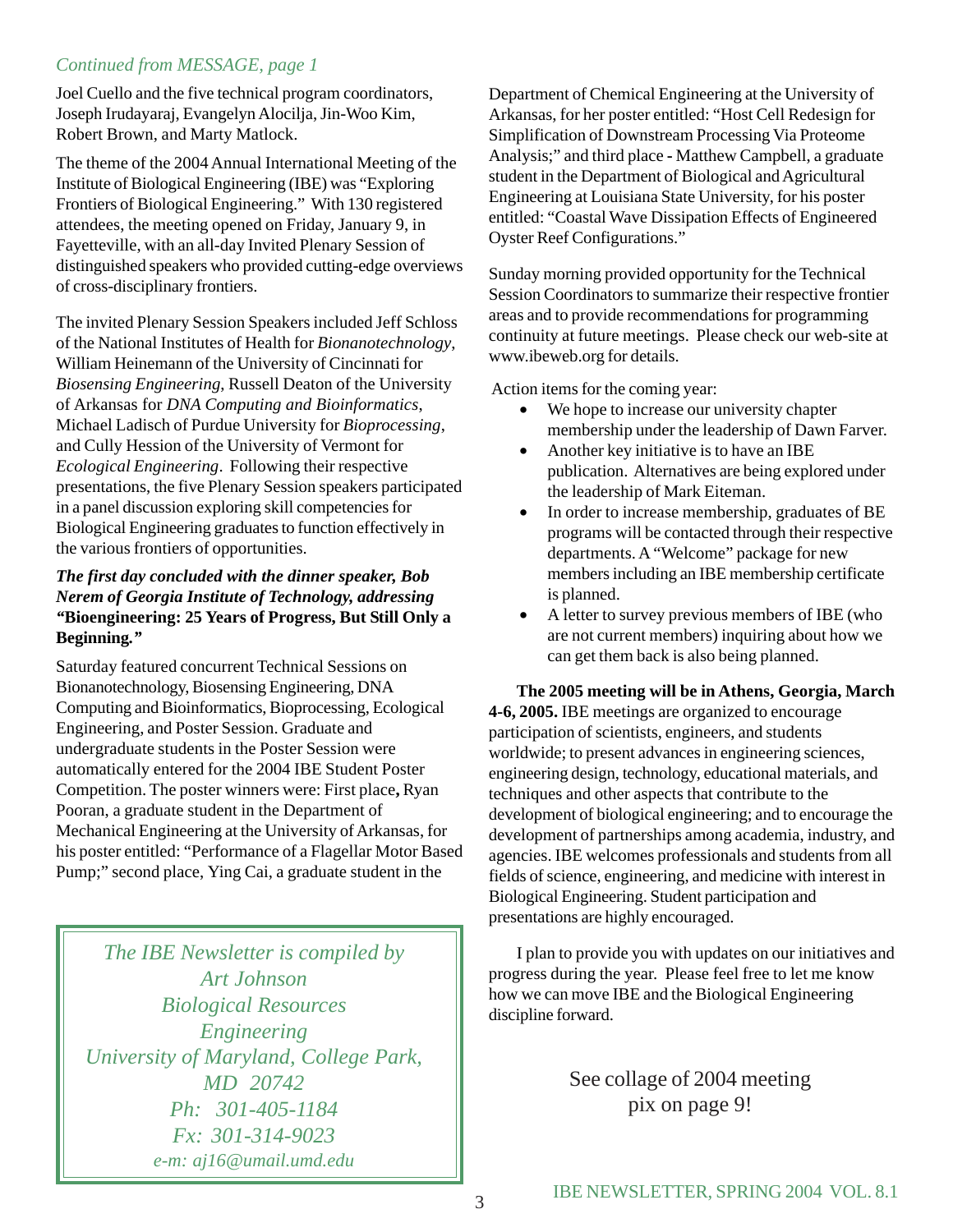### *Continued from EXPECTATIONS, page 2*

Technological advances have made unintended consequences almost inevitable. Like a phantom in a bag that pops out in every direction that isn't held, secondary effects that are masked by primary effects assume much more importance when the primary effects are conquered (Tenner, 1996). Chronic illnesses such as cancer, silicosis, and cumulative trauma disorder probably were not recognized as important because acute illnesses such as typhoid, plague, and pneumonia killed so many. After anesthetics allowed painless surgery, the number of surgical procedures skyrocketed and the total amount of pain

# **IBE 2003 President's Comments at Year's End**

#### Roy Young

At the end of Year 2003, I wish to share a few comments concerning the IBE activities of 2003 and some perspectives for where we might be going in 2004. Although I have not personally written a lot to you this year, I trust that you have been accessing our totally reworked IBE web page, www.ibeweb.org, and have seen much of what has been transpiring.

It has been a productive year with many things happening behind the scenes which we trust will lay the foundation for growth and development of our young IBE organization. IBE 2002 President Brahm Verma very ably and masterfully led the Institute in developing its October 2002 Strategic Plan around the strategic issue, *"What should IBE do to become the society of choice in the field of Biological Engineering?"* Out of this deliberate and effective process emerged the following strategy:

- 1. Develop Headquarters Services;
- 2. Organize discipline-focused meetings, conferences, and publications; and
- 3. Initiate a development fund.

An Implementation Plan to carry forward this strategy included the following actions:

- 1. Contract Headquarters Services with a private provider;
- 2. Form a committee of IBE Past Presidents to lead initiation of a Development Fund to support the Institute in providing member services;
- 3. Plan IBE Annual Meetings that deal with crosscutting topics, are self-supporting, and generate revenues;
- 4. Hold "Gordon" style conferences for participants to engage in deep exchanges on relevant, single topics;

experienced by the total human population is higher because of it.

This message is discouraging, because it implies that unintended consequences can never be avoided. As the more acute problems affecting humans and their environment are tackled and cured, problems that had seemed inconsequential can suddenly become limiting. Nevertheless, the experienced biological engineer should be more able than others to anticipate the likely consequences of her technological fixes and to be prepared to deal with them.

- 5. Expand student-focused activities at meetings;
- 6. Initiate IBE publications;
- 7. Develop industry participation;
- 8. Create a more effective IBE web site;
- 9. Increase membership recruitment activities;
- 10. Consider initiation of honors and awards;
- 11. Development Biological Engineering Textbooks; and
- 12. Promote accreditation practices.

2003 has seen considerable efforts to follow the Implementation Plan. As would be expected, accomplishments have varied among the listed strategic actions. After a very successful IBE 2003 Annual Meeting in Athens, GA last January, the initial and primary activity involved finalization of a contract for headquarters services with The Ardel Group in Minneapolis, MN. After her introduction to IBE through her time spent with us at the IBE 2003 Meeting, Rosealee Lee, Chief Executive Officer of Ardel, and our IBE Transition Team (Roy Young, Brahm Verma, Lalit Verma, Tim Foutz, David Jones, and Jim Dooley) successfully completed iteration of a detailed contract for headquarters services. As a young, cash-limited organization, IBE had to negotiate carefully to achieve a proper balance of professional services with volunteer efforts from our membership. A budget was created and has been followed closely this first year. We have had to make some tough choices about what IBE can now afford and what can continue to be done by volunteers. Priorities have had to be established among what we would like to do through headquarters services and what we can afford to do now and later. With her thorough and perceptive understanding of the "biological" organizations, industries, and trends and her great business and interpersonal skills, Rosealee has been a truly effective guiding counselor for our transition from a volunteers-only organization to our firstyear partnership with Ardel. Many transitional activities and details had to be accomplished. Much has been accomplished to create the foundation for an IBE Headquarters in Minneapolis. In subsequent years the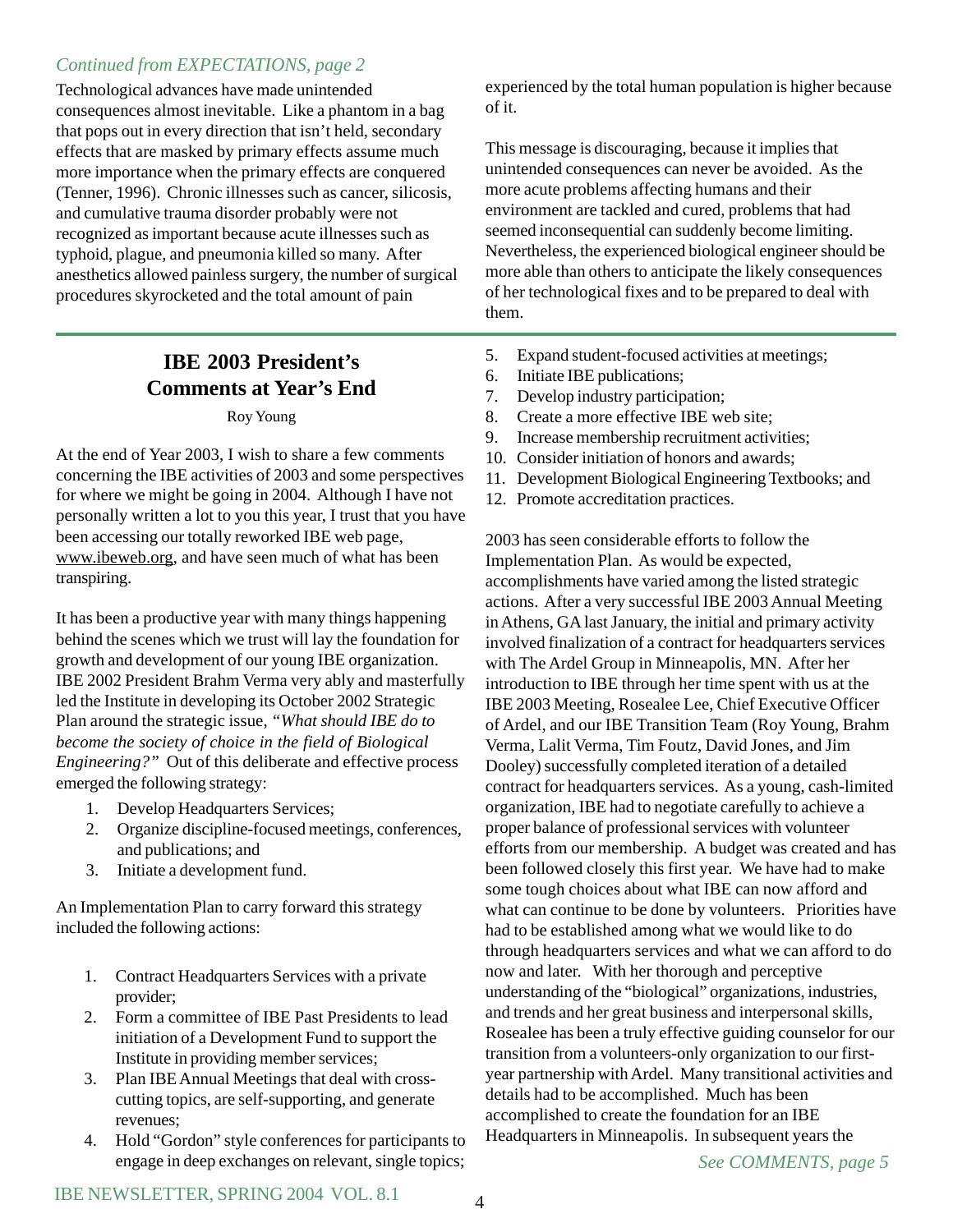#### *Continued from COMMENTS, page 4*

Institute through a stable headquarters infrastructure will be able to concentrate on its true potential for development and growth. By the end of 2003, Ardel was able to identify Judy Bourdeau as the Executive Director for IBE. Judy is excited about the potential for IBE. She will be present at the IBE 2004 Meeting in Fayetteville, AR, January 9–11, 2004. I hope each of you attending the meeting will get to meet Judy.

It became evident to us early in the year that an effective web site was paramount for an organization to communicate adequately and to provide suitable member value. Although it had been anticipated that the web site could be handled by volunteer efforts, reality was clearly different.

Consequently, Rosealee was very helpful and understanding in providing timely access to appropriate professional resources within Ardel. That decision has enabled IBE already to provide its members several new member benefits through www.ibeweb.org as follows: Member Update and Profile, Member Directory, Peer-to Peer Networking, and Career Resources!

The third significant activity has been planning for the IBE 2004 Meeting. As you can see from our web page and, hopefully, will experience in Fayettville, AR, this year's program focuses on "*Exploring Frontiers in Biological Engineering*." To promote attraction of a broader audience from multiple disciplines, the diverse themes of Bionanotechnology, Biosensing Engineering, DNA Computing and Bioinformatics, Bioprocessing, and Ecological Engineering were chosen as cross-cutting frontier areas. Substantial effort was made to attract invited keynote and profile presenters for the first day. These outstanding individuals come from very varied disciplines that today share significant interests in the emergence and development of biological engineering. Hopefully, this program will foster a new level of facilitation of different disciplines coming together in a single interdisciplinary forum to share their knowledge and perspectives. I believe herein lies the greatest unique capability of IBE – to be the forum for engineers and scientists to share their respective experiences and views in the development of Biological Engineering in its broadest sense across the boundaries of traditional disciplines and professions.

Other accomplishments and initial discussions have transpired during 2003 under the clear guidance now of a sound IBE Strategic Plan and a centralized headquarters. Time is being allocated with the IBE 2004 Meeting for Committees identified around our Implementation Plan to meet, to organize, to plan, and to execute their respective endeavors to make IBE a more functional and effective

force in the emergence of Biological Engineering. I hope each of you will seek out how you can be involved. Achievements have been made, yet many opportunities remain for IBE to be what it can be! Now that a professional-based IBE Headquarters is in place, I feel that key efforts for 2004 should focus on *creatively expanding our membership base across multiple traditional disciplines* and on *building greater member value*. GET INVOLVED! Together we have a great opportunity and much that needs to be accomplished!

### **Actively Growing Membership**

#### Roy Young

Within most major discipline societies today, subgroups are appropriately emerging that represent each respective society's interests and perspective of engineering applied to living systems. None of these groups, however, share IBE's stated objective "*to encourage inquiry, application, and interest in biological engineering in the broadest and most liberal manner* …." IBE as the first Biological Engineering organization independent of a traditional discipline-oriented society (e.g., ASME, ASAE, AIChE, IEEE, BMES, etc.) has the unique opportunity to facilitate collaborations across multiple disciplines and industries.

With this unique opportunity in mind and with a desire to explore collaborations necessary to accomplish a diverse critical mass sufficient to achieve IBE's objective, I initiated in October 2003 letters to the chairs or presidents of several relevant organizations. Observing the recent activities within AIChE to form internally for its purposes the Society of Biological Engineering (SBE), I first sent a letter on October 9, 2003 to Dr. Dianne Dorland, President of AIChE, with a copy to Dr. Wei-Shou Hu, AIChE Division 15 Chair. Later in December 2008, I sent a similar letter to Dr. Greg Stephanopoulos, an organizer of the SBE group. I offered "*the support of IBE to AIChE and encouraged their organization to consider partnering with IBE as it seeks to facilitate a forum for exchange among engineers and scientists with biological interests from all disciplines*." I also encouraged recipients of my letter to visit the IBE web site (www.ibeweb.org), to notice the IBE 2004 Meeting program, to encourage their members with biological engineering interests to attend the IBE 2004 Meeting, and themselves to visit with IBE officers on Sunday afternoon, January 11, 2004, following the IBE 2004 Meeting to discuss potentials for collaborations that can be beneficial to our mutual purposes. Dr. Dorland has replied, "Though I am unable to attend, I would like to identify one of our leaders to represent SBE interests and (to) explore with you opportunities for collaborations." Dr. Stephanopoulos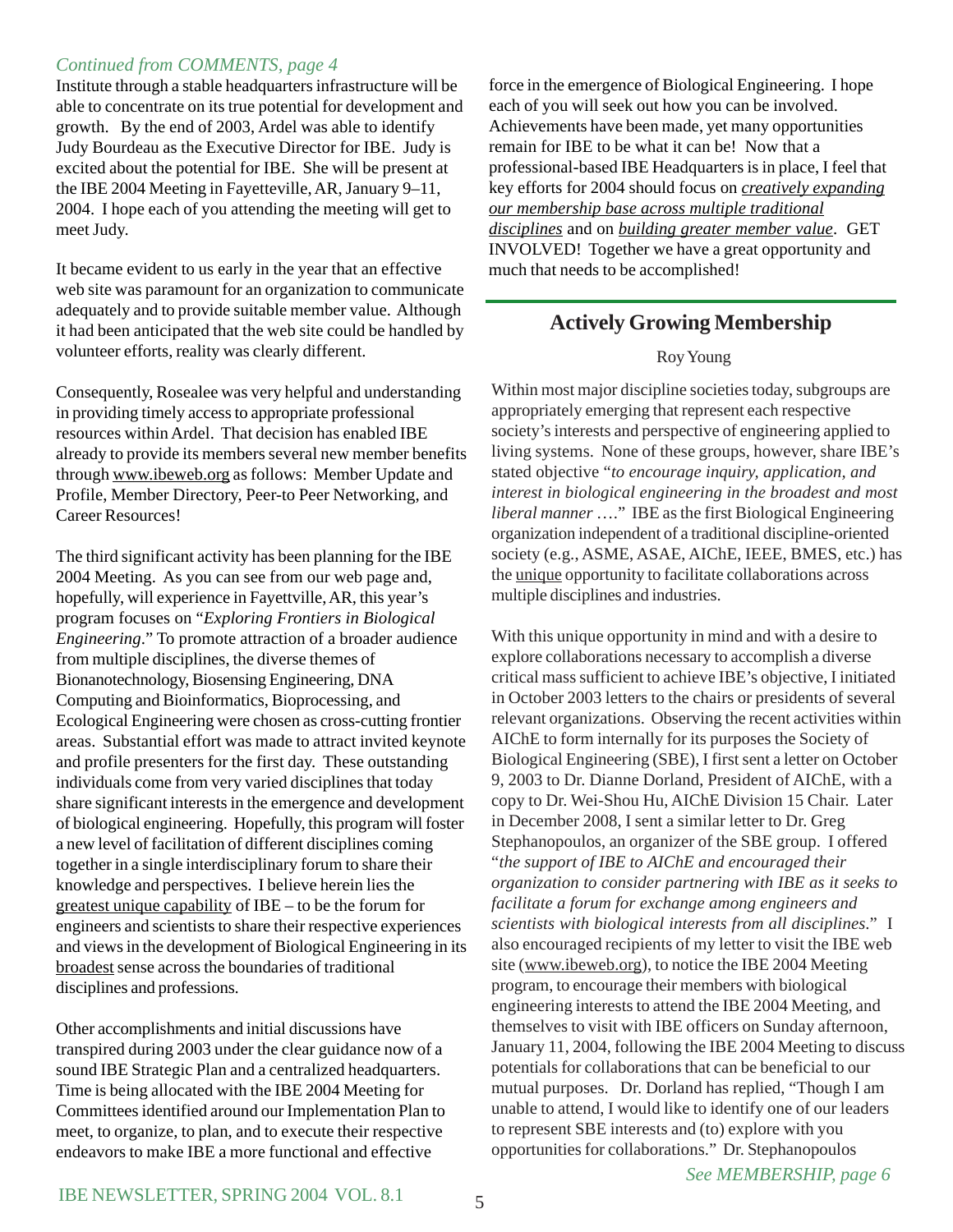replied, "This is certainly an event that I would encourage SBE members to participate in during this and coming years. I am afraid I will be unable to do so personally as I will be traveling during that period, however, I look forward to similar opportunities in the future."

I also sent similar letters to Dr. Maury L. Hull, Chair of the Bioengineering Division of ASME (cc'd to Dr. Reginald I. Vachon, President of ASME); to Dr. Mark Moore, President of Surfaces in Biomaterials Foundation (cc'd to Dr. Jim Brauker, President-Elect who has now assumed office); to Dr. Kyriacos A. Athanasiou, President of BMES; to Dr. Nicholas Peppas, President of Society of Biomaterials; and to Dr. Joan Bechtold, President of ASB (American Society of Biomechanics). Reggie Vachon recommended that Rosealee and I visit ASME headquarters in New York at our earliest convenience. Mark Moore notified me that Jim Brauker assumed the presidency two weeks earlier and that he would leave it up to Jim. I have had no response from Jim. Kerry Athanasiou responded that he had discussed our letter with the BMES executive committee and recommended that we arrange to meet along with Rosealee at the AIMBE meeting in February 2004 to discuss cooperation. Drs. Peppas and Bechtold have not replied.

At this point, I am uncertain if anyone will visit with IBE officers on Sunday afternoon, January 11, 2004 in Fayetteville, AR. In 2004, I hope to arrange exploratory visits to ASME and AIChE headquarters which are both in New York. I also intend to visit with Kerry Athanasiou at the AIMBE Meeting in Washington, DC in February 2004. I will follow-up on contacts with the other recipients of my letters.

I believe one way IBE can grow the diverse and larger membership it critically needs to achieve its objective is by facilitating active collaborations with biological engineering interest groups within traditional discipline-oriented societies. These groups have an appropriate role within their respective disciplines, yet they need the opportunity through IBE to share and to grow through interactions with their counterparts in other disciplines. IBE offers just that service to a growing membership.

#### Brahm P. Verma

The **Tenth Meeting** of the Institute of Biological Engineering will be on **March 4-6, 2005 at the University of Georgia Continuing Education Center (Georgia Center).** The Meeting Program will focus on exploring "Biology Inspired Engineering Frontiers" in such diverse fields as bio-inspired thermodynamics and transport, cellular and tissue engineering, nanotechnology, materials, sensing and controls, systems engineering, engineering ecology, computational methods and engineering design.

Engineers and scientists interested in interfaces of engineering and biology will find the meeting an exciting opportunity to present their work and to interact with individuals who represent a wide range of disciplines. They will be bonded by common interests in creating a new engineering knowledge that draws from a greater understanding of advanced principles of biology. Promoting innovations in engineering design to capture remarkable features of living systems will be the capstone session of the meeting.

A special feature of the meeting will be presentations by the leaders of several engineering and scientific societies. They will share how their disciplines and societies have changed with the advances in biology. Forums for discussing ways of building a nexus of disciplines are being organized.

Abstracts for papers and poster presentations will be accepted until December 1, 2004. Full-length papers are optional and will be accepted until December 15, 2005 for non-refereed Meeting Proceedings. Students in science and engineering programs are especially encouraged to present papers and posters. They can also participate in the Student Poster Competition with cash prizes for the first, second and third place finishes.

The University of Georgia is located in Athens, Georgia. Athens, also known as the Classic City, offers a beautiful setting for the meeting. It is easily accessible from the Atlanta airport with regular limousine service to the Georgia Center. U.S Air has a commuter air service from Charlotte, NC. The Center has excellent guest and meeting room facilities. For meeting and program details visit the IBE website <www.ibeweb.org.>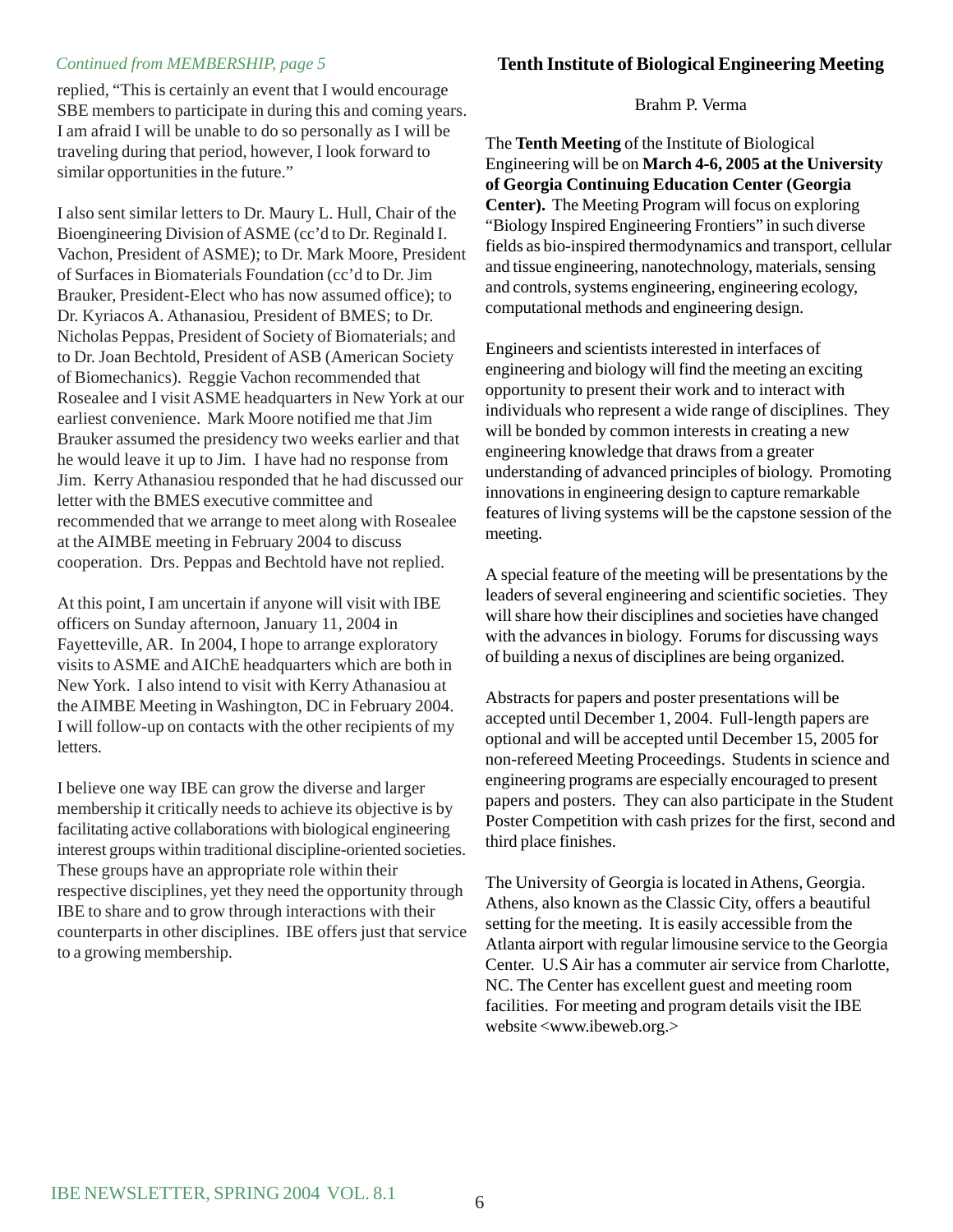#### **Seeking Collaborations**

During the last quarter of 2003, IBE 2003 President Roy Young sent letters to leaders of the following organizations encouraging them and their members to attend the IBE 2004 Meeting and inviting discussions of how our respective groups might collaborate through IBE:

- · AIChE Dr. Dianne Dorland, President; Dr. Wei-Shou Hu, AIChE Division 15 Chair; and Dr. Greg Stephanopoulos, MIT, instrumental in emergence of SBE (Society of Biological Engineering)
- · ASME Dr. Maury L. Hull, Chair of the Bioengineering Division; Dr. Reginald I. Vachon, President ASME
- · Surfaces in Biomaterials Foundation Dr. Mark Moore, President; Jim Brauker, President-Elect
- · BMES Dr. Kyriacos A. Athanasiou, President
- · Society of Biomaterials Dr. Nicholas Peppas, President
- · American Society of Biomechanics (ASB) Dr. Joan Bechtold, President

Follow-up communications have transpired with AIChE, ASME, Surfaces in Biomaterials Foundation, and BMES and are being continued. The content of the AIChE letter below demonstrates the nature of this contact with other groups as well as with interest in biological engineering.

Dear Dr. Dorland:

As president of the Institute of Biological Engineering (IBE), I was encouraged to observe on page 75 of the October 2003 edition of *Chemical Engineering Progress* that new interests are emerging within AIChE for engineers and applied scientists with interests in the broad area of biological engineering. Many traditional engineering disciplines have already or are recently evolving subgroups with specific interests in *Bringing Engineering to Life.* Such activities are certainly appropriate from the unique perspectives of each engineering discipline.

I would like to offer the support of IBE to AIChE and to encourage your organization to consider collaborating with IBE as it seeks to facilitate a forum for exchange among engineers with biological interests from all disciplines. Since its formation in 1995 as part of a traditional-discipline society, the Institute of Biological Engineering has existed "to encourage inquiry, application, and interest in biological engineering in the broadest and most liberal manner and to promote professional development of its members." In 1999 IBE became an incorporated organization independent of any traditional discipline-based society because of its desire to facilitate collaboration and connectivity across all corners of engineering and science with biological engineering activities. IBE's value is founded in functioning to be a forum for dialogue and exchange among groups of engineers and scientist with a need and a sincere desire to share respective experiences and perspectives in the world of engineering linked with biology. This interlinking and integration activity for the furtherance of the development of biological engineering is the heart of the member value of IBE; it is dependent on collaborations among participants with truly diverse backgrounds and perspectives. Consequently, IBE is fully supportive of biological engineering activities within all respective discipline-based organizations. Maturation of these activities is critical, yet a forum for exchange among these various interest groups is paramount for the understanding of essential common denominators important to all groups. Therein lies IBE's vision and role.

I encourage you to visit the IBE web site at www.ibeweb.org. Please note the exciting program being planned for the IBE 2004 Meeting in Fayetteville, AR on January 9-11, 2004. I extend to you and your colleagues in AIChE and SBE a special invitation to participate with presentations and/or attendance, particularly in the Bioprocessing and Biosensing technical sessions. We also would like to arrange a time on Sunday afternoon, January 11, 2004 for informal exchanges between leaders of IBE and your society to explore collaborations that can be beneficial to our mutual purposes. I believe we do share synergistic interests.

Sincerely yours,

Roy E. Young IBE President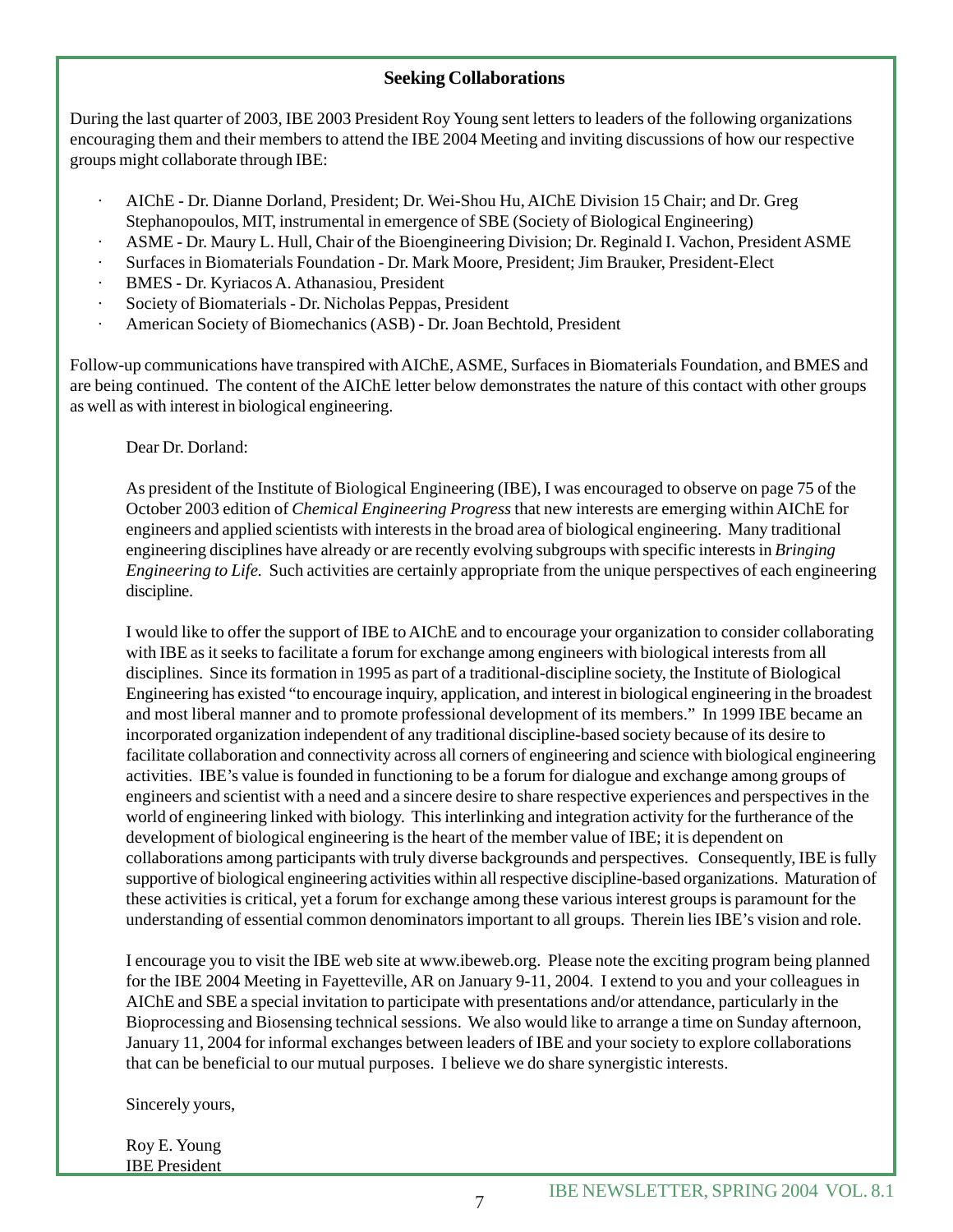# **TRANSITION YEAR A SUCCESS!**

 *By Judith M. Bourdeau, Executive Director*



Early in 2003, the Institute of Biological Engineering (IBE) made a decision to partner with *the ARDEL group* to provide a stable infrastructure for IBE's headquarters and to promote and coordinate the Institute's growth. During this transition year and under the leadership of Rosealee Lee, President and CEO of ARDEL, IBE saw increased networking and membership benefits through the following initiatives.

#### **Website**

At the Executive Committee's request, ARDEL assumed the primary role for website development and created a basic website to serve member's needs. In 2004, the website will continue to become a valuable resource not only to IBE members but to

the biological engineering community as a whole.

#### **Peer to Peer Network**

The online Peer to Peer Network provides a resource to link IBE members to the global community. By creating a virtual directory of biological engineering experts, the network enables visitors to find experts by category. Members can add their profile information to the network by visiting http://www.ibeweb.org/member/ peer2peer.cgi.

#### **Online Member Directory**

The online Member Directory gives members a quick and easy way to reach other members. Additional membership services include a module that allows members to keep their contact information up to date. Members can visit https://whale.secure-host.com/ibeweb/member/memberlog.cgi to update their information in real time.

#### **Online Job Service**

An online Job Service created an opportunity for members and others to find jobs in the biological engineering field. Corporations pay a small fee to have positions available listed, and visitors to the webpage can upload their resumes as well as respond to the listings.

#### **Visibility**

ARDEL gained visibility for IBE by working with peer groups to arrange *quid pro quo* agreements for visibility opportunities. IBE received free advertising space in peer group publications, displayed meeting materials at biological engineering-related meetings, and had a linked placed on related websites.

A Marketing Prospectus was developed and mailed to potential sponsors, exhibitors, and advertisers and was placed on the website to promote IBE as a visibility option for others.

IBE saw more transition later in the year when Rosealee Lee handed over Executive Director duties to Judith Bourdeau. Judith has ten years Association Management experience and is working with volunteers to coordinate headquarters activities and marketing programs. IBE will continue to see change in 2004 as it transitions to become the primary resource for biological engineering information. With a focus on the website initiatives and membership recruitment, IBE will provide more networking opportunities and membership benefits.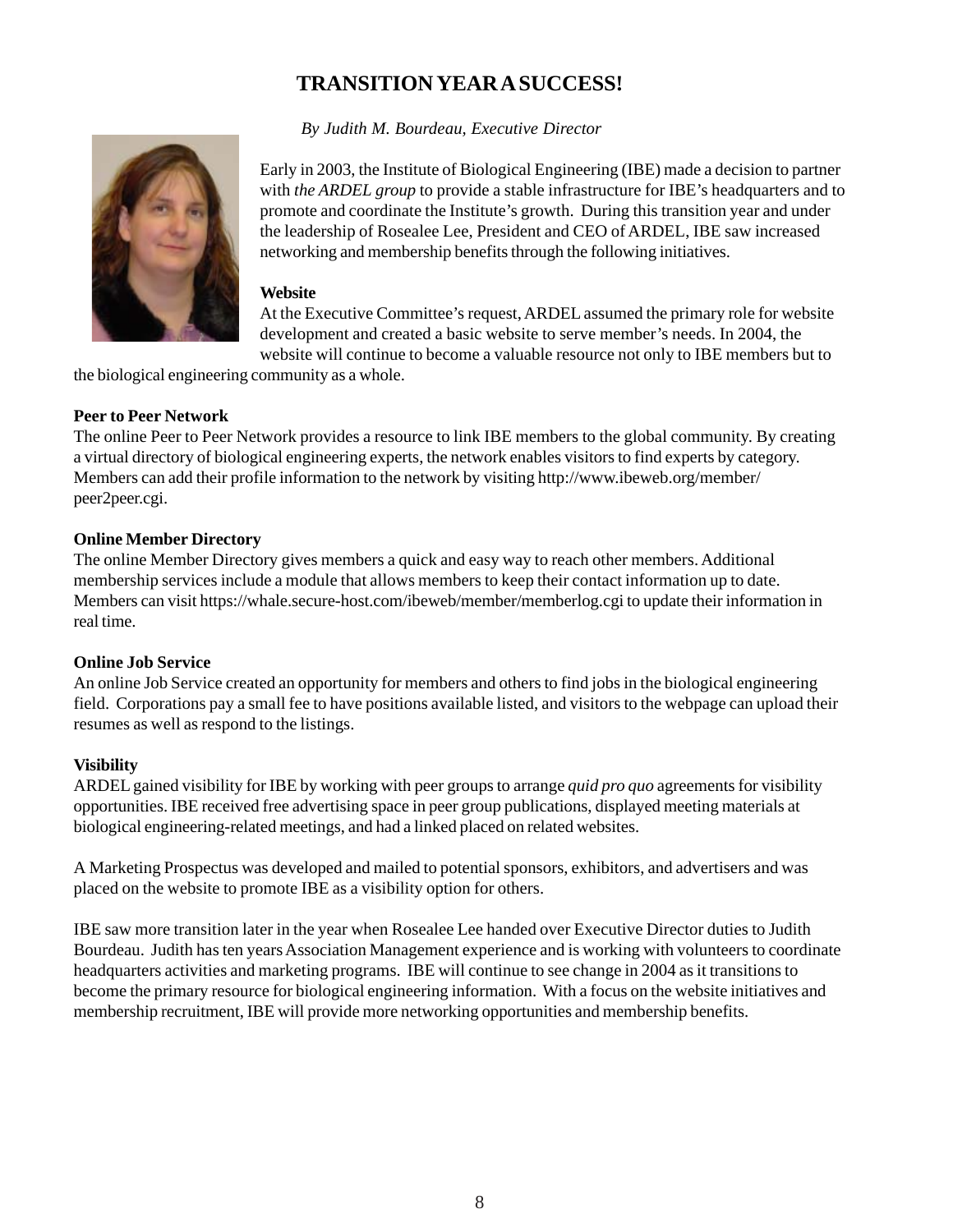# **Exploring Frontiers in Biological Engineering**

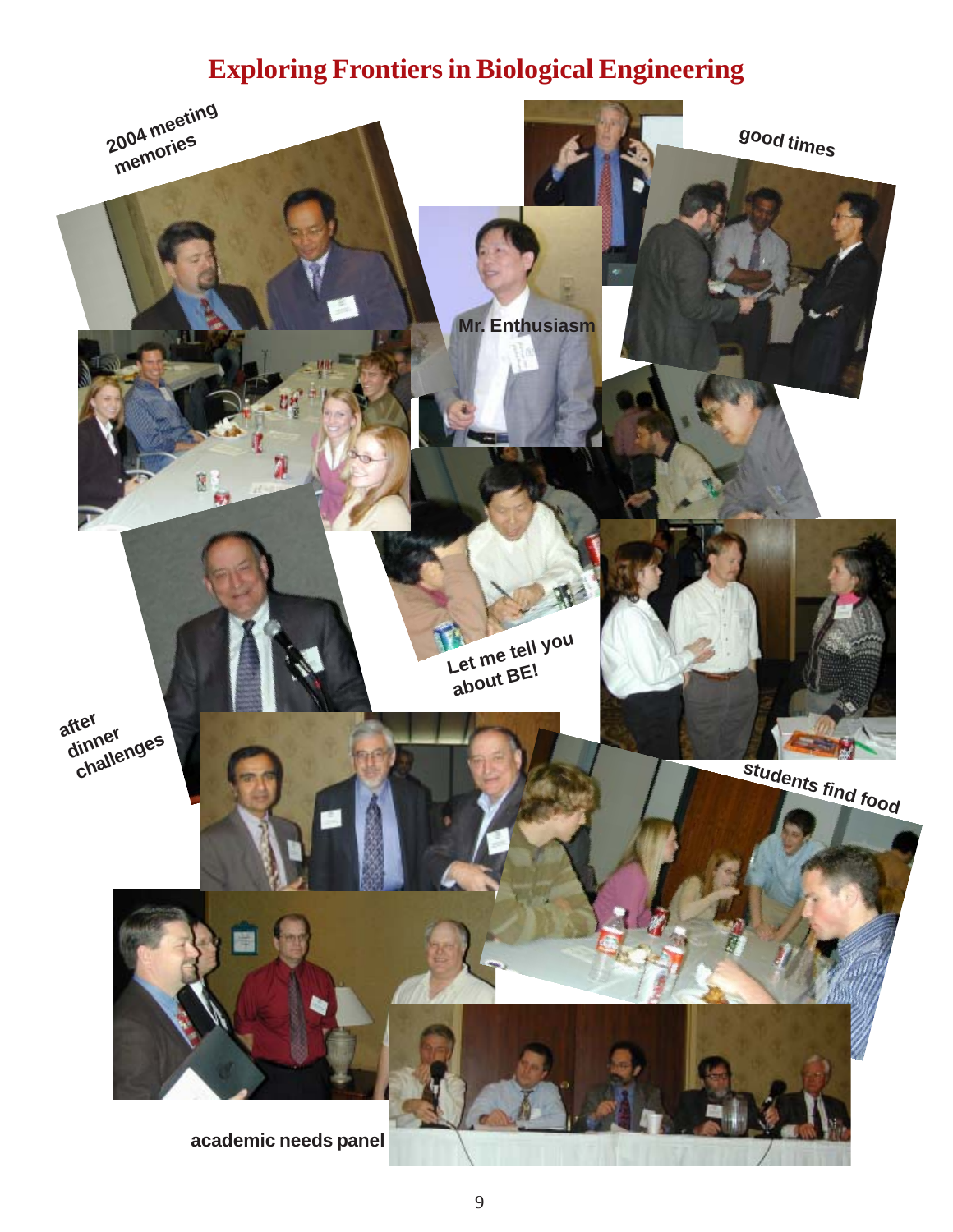### **Tenth Institute of Biological Engineering Meeting**

# *Biology Inspired Engineering Frontiers Biology Inspired Engineering Frontiers Biology Inspired Engineering Frontiers*



March 4-6, 2005 The University of Georgia, Athens, Georgia

# **ADVANCE NOTICE AND CALL FOR PAPERS**

#### **About IBE**

The majority of engineering advances related with biology have been towards creating designs that accommodate properties and constraints of living materials. They have also been focused on specific applications, such as medicine, health and agriculture. However, learning from biology itself in ways that advances the fundamentals of engineering sciences without any regard to application needs more organized attention.

IBE was established in 1995 to promote broad inquiry in the fundamental of engineering sciences based on biology and to examine these at all scale levels - from nano to organism to landscape scales. It encourages inquiry, application and interest in biological engineering in the broadest and most liberal manner and promotes the professional development of its members.

IBE is striving to form a nexus of engineers and scientists, professional societies and industries to inspire remarkable designs that capture features of living systems.

#### **Who should attend**

Engineers and scientists interested in creating new knowledge that provides greater understanding of engineering principles founded from the understanding of biology and that promote advances in design to capture remarkable features of living systems. Students and scientists and engineers in academia, industry and agencies will find research and development in areas other than their specific discipline are catalyst for envisioning new approaches.

#### **Program**

Program committee is seeking papers and presentations on engineering topics inspired by advances in biology, such as:

- · Bio-Inspired Systems Engineering
- · Bio-Inspired Thermodynamics &Transport
- · Bio-Inspired Engineering Ecology
- · Bio-Inspired Tissue Engineering
- · Bio-Inspired Cellular Mechanics
- · Bio-Inspired Nanotechnology
- · Bio-Inspired Materials
- · Bio-Inspired Methods of Sensing & Controls
- · Bio-Inspired Computational Methods
- $\cdot$  Bio-Inspired Engineering Design

#### **Papers**

Papers and posters are sought on topics described under "Program." Submit one-page abstract of papers and posters by December 1, 2004 to contact address below. Full-length papers are optional and will be accepted for the Meeting Proceedings by December 15, 2004.Students in science and engineering programs are especially encouraged to submit papers and compete in the poster competition. Additional details <www.ibeweb.org>

#### **Special features**

The Meeting will feature panel sessions with panelists from science and engineering disciplines. The panelists will discuss ways of building a nexus of disciplines to capture remarkable features of living systems in engineering design.

Contact Information: Dr. Joel L. Cuello, Program Coordinator University of Arizona, 403 Shantz Bldg. Tucson, AZ 85721

#### **FOR MORE INFORMATION VISIT OUR WEBSITE: <www.ibeweb.org> Please email abstracts to: abstracts@ibeweb.org**

The Institute of Biological Engineering, 13355 Tenth Avenue North, Suite 108, Minneapolis, MN 55441-5554 Phone: (763) 765-2300 – FAX: (763) 765-2329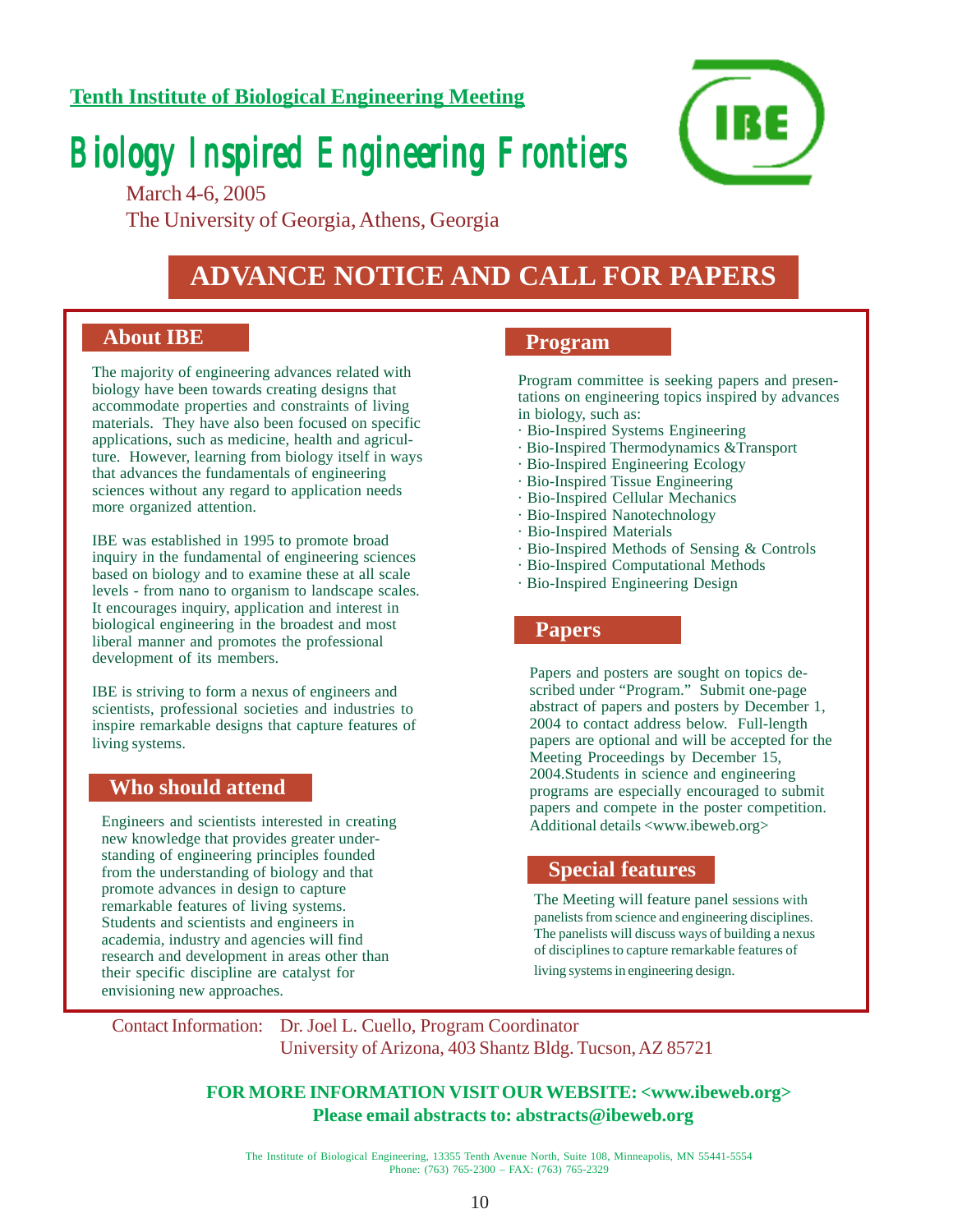## **IBE Has Been Heard**

What are the differences among biomedical engineers, bioengineers, and biological engineers? Rob Linsenmeier (2003) explores this and other questions in his article "What Makes a Biomedical Engineer?" IEEE Engineering in Medicine and Biology Magazine v. 22(4), pp. 32-38 (July/August 2003). To compare these, he has quoted the Whitaker Foundation of biomedical engineering:

Biomedical engineering is a discipline that advances knowledge in engineering, biology and medicine, and improves human health through cross-disciplinary activities that integrate the engineering sciences with the biomedical sciences and clinical practice. It includes: 1) The acquisition of new knowledge and understanding

of living systems through the innovative and substantive application of experimental and analytical techniques based on the engineering sciences, and 2) The development of new devices, algorithms, processes and systems that advance biology and medicine and improve medical practice and health care delivery. As used by the foundation, the term "biomedical engineering research" is thus defined in a broad sense: It includes not only the relevant application of engineering to medicine but also to the basic life sciences.

The NIH definitions of bioengineering:

Bioengineering integrates physical, chemical, mathematical, and computational sciences and engineering principles to study biology, medicine, behavior, and health. It advances fundamental concepts; creates knowledge from the molecular to the organ systems levels; and develops innovative biologics, materials, processes, implants, devices, and informatics approaches for the prevention, diagnosis, and treatment of disease, for patient rehabilitation, and for improving health.

The IBE definition of biological engineering:

Biological Engineering is the biology-based engineering discipline that integrates life sciences with engineering in the advancement and application of fundamental concepts of biological systems from molecular to ecosystem levels.

and the NSF effort in Biochemical Engineering and Biotechnology (BEB):

advances the knowledge base of basic engineering and scientific principles of bioprocessing at both the molecular level (biomolecular engineering) and the manufacturing scale (bioprocess engineering). Many proposals supported by BEB programs are involved with the development of enabling technologies for production of a wide range of biotechnology products and services by making use of enzymes, mammalian, microbial, plant, and/or insect cells to produce useful biochemicals, pharmaceuticals, cells, cellular components, or cell composites (tissues).

When compared side-by-side, Linsenmeir finds a great deal of commonality, not only in the focus of each, but also in the need to agree on common core contents, competencies, and courses.

Also in this article are industrial needs and opportunities, and processes by which a common core can be considered. He describes activities of the VanTH engineering research center for bioengineering education (www.vanth.org). This center is beginning to develop some useful materials, and this article is definitely worth reading.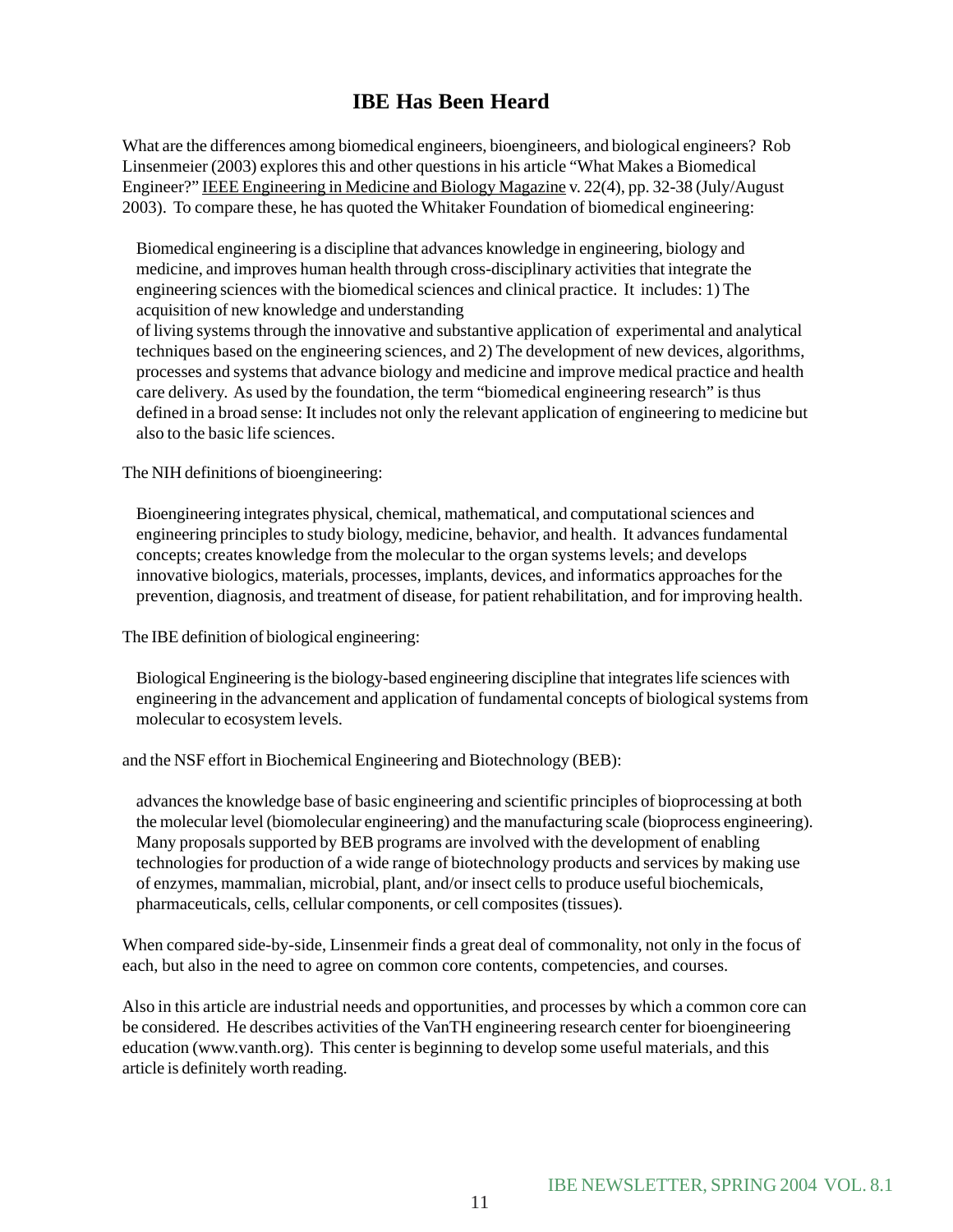### **Biofilms: What are they and why are they of concern?**

Yingli Fu, Paul D. Schreuders1, Andrea Lomander, Sang Jin Lee

Department of Biological Resources Engineering University of Maryland

You may not be familiar with the term "biofilms." What are they and why are they of concern? Even if you are not familiar with this term, you have certainly encountered them on a regular basis. In nature, biofilms are found on almost every moist surface, on plant roots, leaves, and within nearly every animal. One kind of bacterial biofilm is in your mouth! The plaque that forms on your teeth, causing your teeth to decay is a biofilm. You may have gotten sick from eating biofilms on "ready-toeat" fresh produce. Bacteria can attach to food processing materials, such as stainless steel or polyethylene bags, which may in turn contaminate your food. Biofilms, by definition, are complex microbial communities, with their cells encapsulated in a slimy matrix. Biofilms can harbor a variety of organisms including bacteria, protozoa, algae, fungi, and viruses and metazoan, such as nematodes or rotatoria1.

It is generally accepted that formation of a biofilm includes four major steps (Figure1): conditioning of a surface; adhesion of cells; formation of a microcolony; and biofilm formation2. We know that bacteria become associated with moist surfaces for a couple of reasons. One is gravity – the organism may settle out and end up resting on a surface. Another possible reason is the difference in charge between the outer membrane of a bacterium, which is often negative, and the positive charge on some inorganic surfaces, such as stainless steel. After bacteria adhere to the surface, some cells begin to excrete copious amounts of slimy, glue-like substances, which act to hold the cells to the surface. This is called extracellular polymeric substance (EPS). EPS may contain polysaccharides, proteins, nucleic acids or other polymers. All of these polymers have a high affinity for water. Therefore, biofilms are highly hydrated structures that may have a water content of up to 98%.

Biofilms may consist of monolayer of cells or they may be as thick as several hundred micrometers. At one time, most scientists thought that biofilms were a homogeneous layer of cells distributed within a uniform slimy matrix. This was shown to be incorrect by observations of intact and undisturbed biofilms by confocal laser scanning microscopy. Biofilms are now known to be complex 3-dimensional structures consisting of clusters of cells and EPS penetrated by pores and separated by channels3. Biofilms take a wide variety of forms depending on their age and growing conditions. Hermanowicz *et al.* found that the biofilms became denser and more compact with age, suggesting that the number of pores and channels inside the biofilms decreases over time4.

The time required for bacteria to attach to surfaces and form hazardous biofilms can be relatively short. It has been found that *Pseudomonas* formed attachments within 30 minutes at 25° C and 2 hours at 4° C in a constantly moving milk flow*. Listeria* attached within 20 minutes on a stainless steel surface. In response to these threats, President Clinton announced the

Food Safety Initiative on January 25, 1997, aimed at enhancing the safety of the nation's food supply.

One significant advantage for the bacteria in biofilms over freefloating cells is their protection from antibiotics and sanitizers. One explanation for this resistance is failure of either antimicrobial to penetrate the biofilms5. Scientists have shown that a much higher concentration of these compounds is needed to kill the bacteria in biofilms than to kill planktonic (freefloating) cells 6. *In vitro* experiments have demonstrated that the bacteria inside biofilms may be 10 to 1000 times more resistant to the effects of antimicrobial agents than planktonic bacteria of the same strain. This increased resistance poses a big risk for food safety, especially for "ready-to-eat" fresh produce, such as fruit juices, lettuce and bean sprouts. In recent years, the frequency of outbreaks of foodborne illness associated with consumption of fresh fruits and vegetables has increased, partly as a result of an increased demand for minimally processed produce.

Biofilms can be removed and/or destroyed by chemical and physical treatments. Some sanitizers react with the EPS, releasing bacteria from the biofilm and killing them. Physical treatments include mechanical scrubbing and hot water. According to Mittelman (1986) "Chlorine is considered the most effective and least expensive biocide." Chlorine (usually from bleach) is particularly effective against attached biofilms. Not only are the bacteria killed, but chlorine also reacts with and destroys the EPS and its attachments to the surface, breaking up the physical integrity of the biofilm. However, due to the reaction of chlorine with other organic materials (such a residual food or other wastes) around a biofilm, the ability of chlorine to reduce contaminating pathogens has been limited7. Enzymes can also be used for breaking down the biofilm's EPS. When biofilms are treated with enzymes, the bacteria they contain become more susceptible to attack by an antibiotic or a sanitizer. Other sanitizers, such as hydrogen peroxide, ozone, and acetic acid have also been used in the food processing industry and water treatment systems8. However, their effectiveness at killing and removing biofilms needs to be further tested. Often, several sanitizers need to be used together to decontaminate the biofilms effectively.

In summary, biofilms are highly hydrated structures, which show a great resistance to antibiotics and sanitizers. Their presence in food has drawn much concern to food safety. It is clear that additional studies must be performed to further examine how and why bacteria growing in these complex communities are protected from attack. Efforts will continue to be made to find the effective sanitizers or sanitization methods to disinfect biofilms and improve food safety.

*See BIOFILMS, page 13*